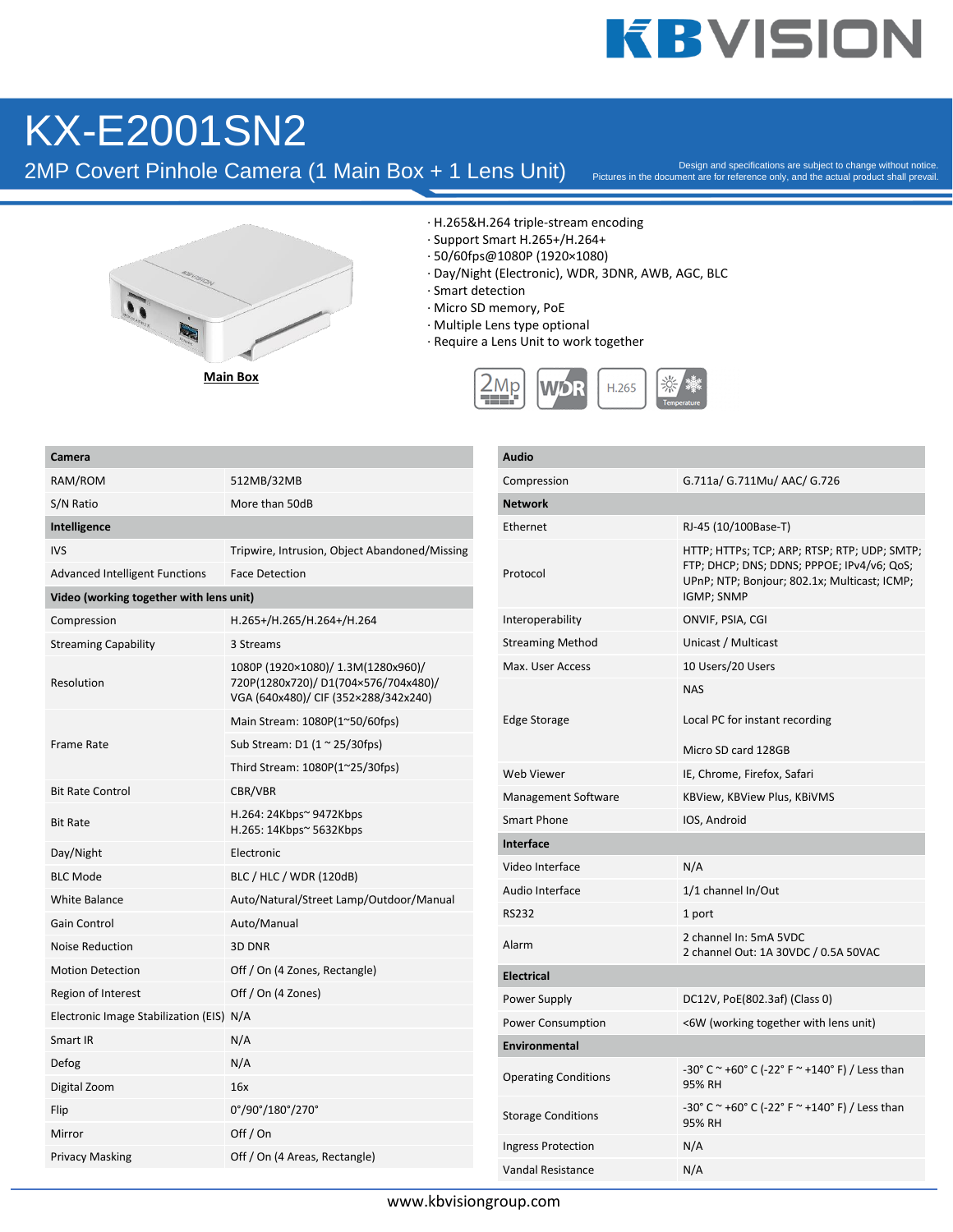### KX-E2001SN2

2MP Covert Pinhole Camera (1 Main Box + 1 Lens Unit)

Pictures in the document are for reference only, and the actual product shall prevail.

| Construction        |                                                                 |
|---------------------|-----------------------------------------------------------------|
| Casing              | Metal                                                           |
| <b>Dimensions</b>   | 110.0mm×82.7mm×24.0mm<br>$(4.33'' \times 3.26'' \times 0.95'')$ |
| Net Weight          | $0.21$ Kg $(0.46$ lb)                                           |
| <b>Gross Weight</b> | $0.30$ Kg $(0.66$ lb)                                           |

#### **Dimensions (mm/inch)**

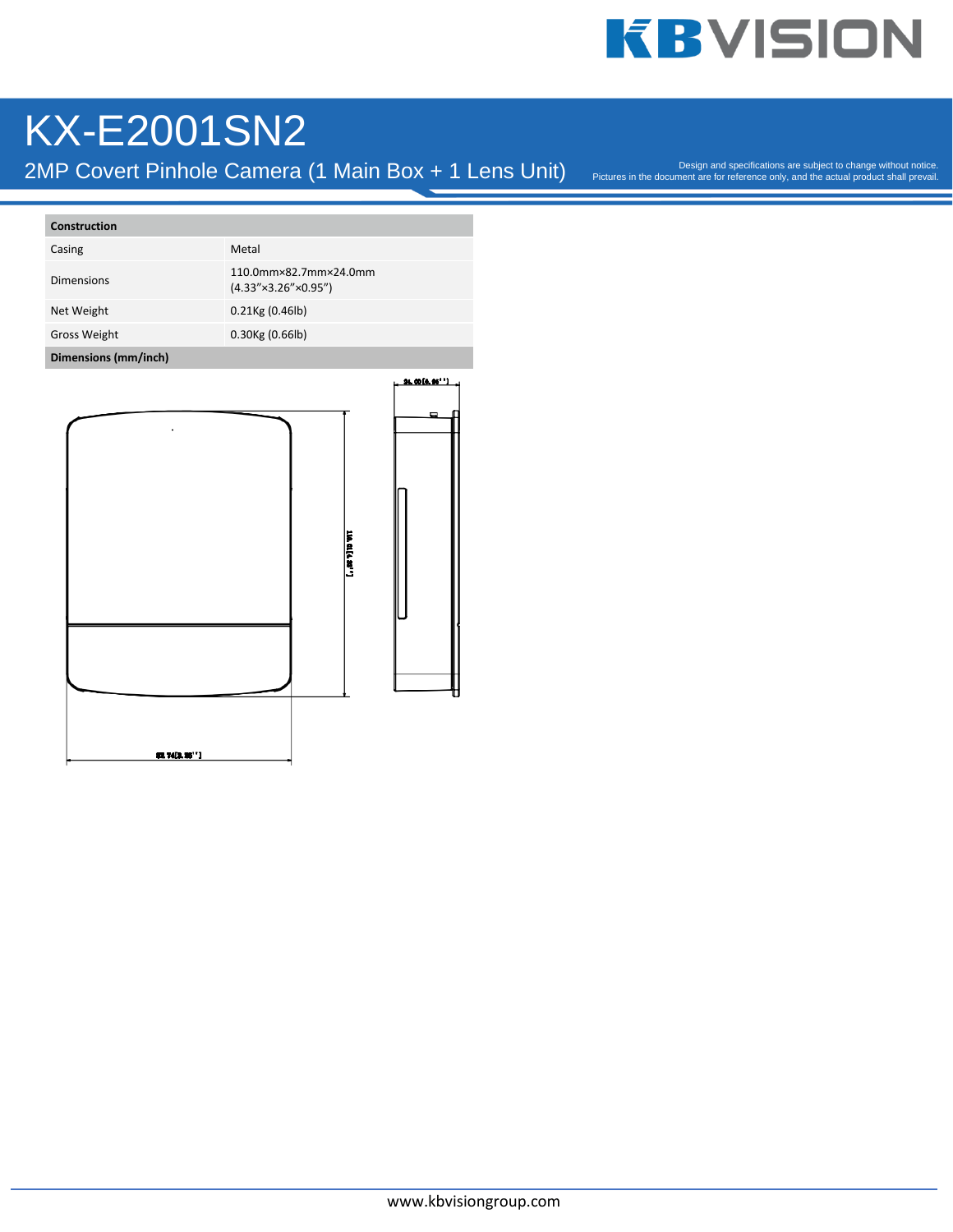### KX-E2001SN2

2MP Covert Pinhole Camera (1 Main Box + 1 Lens Unit)

Pictures in the document are for reference only, and the actual product shall prevail.



**Lens Unit (Option 1)**

· 1/2.8" 2Megapixel progressive scan STARVIS™ CMOS

- · Day/Night (Electronic), WDR
- · 2.8mm Fixed Pinhole Lens
- · 8-meters cable
- · Require a Main Box to work together



| Camera                  |                                                                                                                                        |           |           |          |
|-------------------------|----------------------------------------------------------------------------------------------------------------------------------------|-----------|-----------|----------|
| <b>Image Sensor</b>     | 1/2.8" 2Megapixel progressive scan CMOS                                                                                                |           |           |          |
| <b>Scanning System</b>  | Progressive                                                                                                                            |           |           |          |
| <b>Effective Pixels</b> | 1920(H)x1080(V)                                                                                                                        |           |           |          |
| Minimum Illumination    | 0.02Lux/F2.4 (Color,1/3s,30IRE)<br>0.08Lux/F2.4 (Color,1/30s,30IRE)<br>0.01Lux/F2.4 (B/W,1/3s,30IRE)<br>0.04Lux/F2.4 (B/W,1/30s,30IRE) |           |           |          |
| <b>IR Distance</b>      | N/A                                                                                                                                    |           |           |          |
| IR On/Off Control       | N/A                                                                                                                                    |           |           |          |
| <b>IR LEDS</b>          | N/A                                                                                                                                    |           |           |          |
| Lens                    |                                                                                                                                        |           |           |          |
| Lens Type               | Fixed                                                                                                                                  |           |           |          |
| Mount Type              | Board-in                                                                                                                               |           |           |          |
| Focal Length            | 2.8 <sub>mm</sub>                                                                                                                      |           |           |          |
| Max. Aperture           | F2.4                                                                                                                                   |           |           |          |
| Angle of View           | H:104°, V:59°                                                                                                                          |           |           |          |
| Optical Zoom            | N/A                                                                                                                                    |           |           |          |
| <b>Focus Control</b>    | Fixed                                                                                                                                  |           |           |          |
| Close Focus Distance    | N/A                                                                                                                                    |           |           |          |
|                         | Detect                                                                                                                                 | Observe   | Recognize | Identify |
| <b>DORI Distance</b>    | 38m(126ft)                                                                                                                             | 15m(50ft) | 8m(25ft)  | 4m(12ft) |

| Pan/Tilt/Rotation           |                                                                 |  |
|-----------------------------|-----------------------------------------------------------------|--|
| Pan/Tilt/Rotation<br>Range  | N/A                                                             |  |
| Environmental               |                                                                 |  |
| <b>Operating Conditions</b> | -30° C $\sim$ +60° C (-22° F $\sim$ +140° F) / Less than 95% RH |  |
| <b>Storage Conditions</b>   | -30° C $\sim$ +60° C (-22° F $\sim$ +140° F) / Less than 95% RH |  |
| <b>Ingress Protection</b>   | N/A                                                             |  |
| Vandal Resistance           | N/A                                                             |  |
| Construction                |                                                                 |  |
| Casing                      | Metal                                                           |  |
| <b>Dimensions</b>           | Φ30.5mm×48.65mm (Φ1.20"×1.91")                                  |  |
| Net Weight                  | 0.40Kg (0.88lb)                                                 |  |
| <b>Gross Weight</b>         | 0.47Kg (1.03lb)                                                 |  |
| Dimensions (mm/inch)        |                                                                 |  |